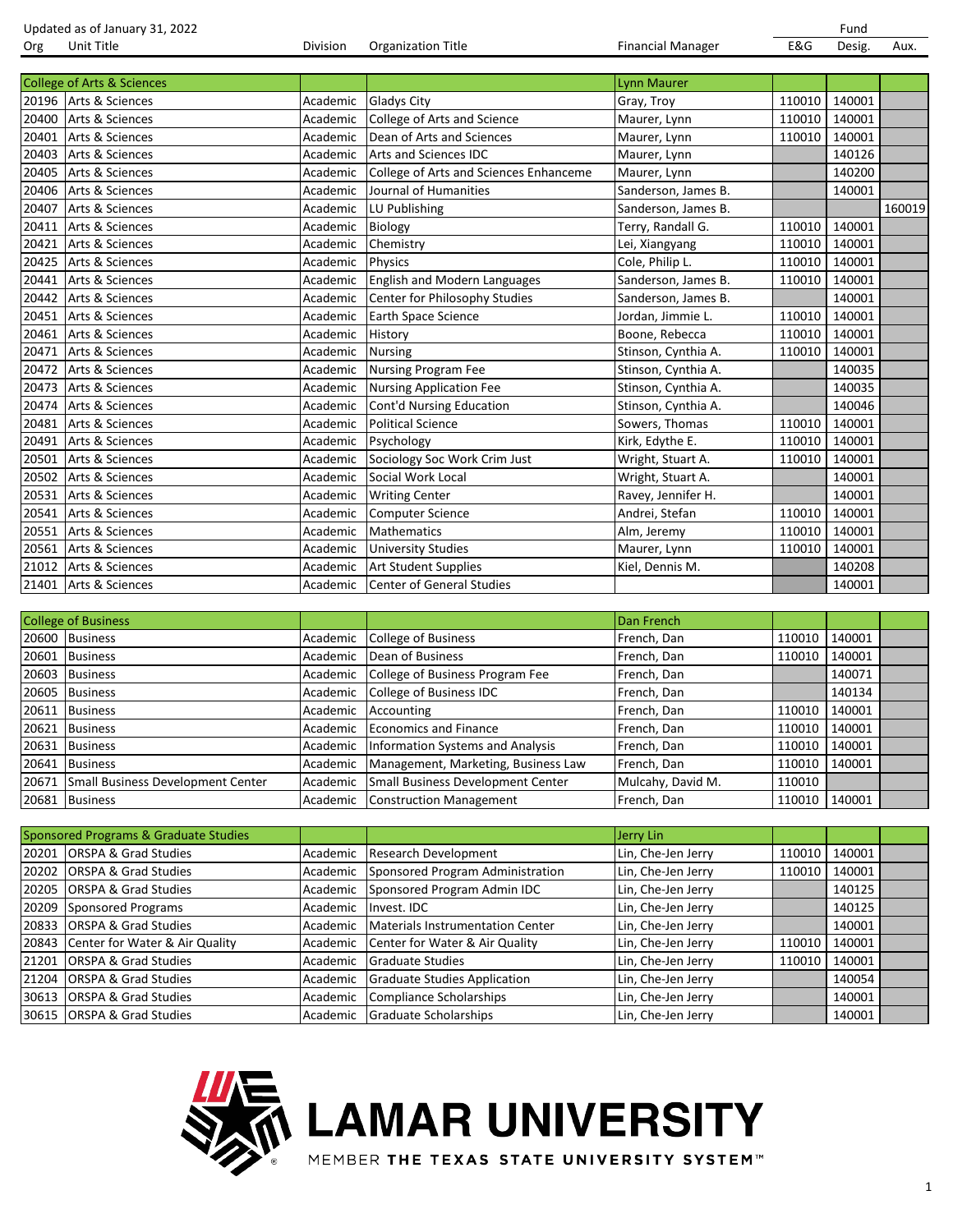Updated as of January 31, 2022<br>
Org Unit Title **Face Construent Construent Construent** Corganization Title **Fund**<br>
Org Unit Title **Face Construent Construent Construent** Corganization Title **Financial Manager Face Constr** 

Financial Manager **E&G** Desig. Aux.

|       | <b>College of Education &amp; Human Development</b> |          |                                             | <b>Robert Spina</b>  |        |        |  |
|-------|-----------------------------------------------------|----------|---------------------------------------------|----------------------|--------|--------|--|
|       | 20700 Education & Human Dev.                        | Academic | College of Education & Human Devel          | Spina, Robert J.     | 110010 | 140001 |  |
| 20701 | Education & Human Dev.                              | Academic | Dean Education and Human Developmen         | Spina, Robert J.     | 110010 | 140001 |  |
| 20703 | Education & Human Dev.                              | Academic | <b>Professional Services</b>                | Weinbaum, Rebecca K. |        | 140001 |  |
| 20704 | Education & Human Dev.                              | Academic | College of Education IDC                    | Spina, Robert J.     |        | 140127 |  |
| 20705 | Education & Human Dev.                              | Academic | Master Teaching Program                     | Spina, Robert J.     |        | 140001 |  |
| 20708 | Education & Human Dev.                              | Academic | <b>CAEP</b>                                 | Spina, Robert J.     |        | 140001 |  |
|       | 20710 Education & Human Dev.                        | Academic | College of Education Enhancement            | Spina, Robert J.     |        | 140202 |  |
|       | 20711 Education & Human Dev.                        | Academic | <b>Educational Leadership</b>               | O'Connor, Johnny     | 110010 | 140001 |  |
| 20712 | Education & Human Dev.                              | Academic | Cardinal Center for Adv Leadership          | Spina, Robert J.     |        | 140001 |  |
| 20713 | Education & Human Dev.                              | Academic | <b>Educator Prep Program</b>                | Spina, Robert J.     |        | 140015 |  |
| 20717 | Education & Human Dev.                              | Academic | <b>Microsoft Certified Educator</b>         | Spina, Robert J.     |        | 140081 |  |
| 20718 | Education & Human Dev.                              | Academic | <b>TExES 068</b>                            | Spina, Robert J.     |        | 140082 |  |
| 20721 | Education & Human Dev.                              | Academic | Nutrition, Hospitality & Human Services     | Killough, Jill E.    | 110010 | 140001 |  |
| 20722 | Education & Human Dev.                              | Academic | Dietetic Internship Program                 | Killough, Jill E.    |        | 140005 |  |
| 20723 | Education & Human Dev.                              | Academic | <b>Hospitality Culinary Program</b>         | Killough, Jill E.    |        | 140006 |  |
| 20731 | Education & Human Dev.                              | Academic | <b>Health and Kinesiology</b>               | Chilek, Daniel       | 110010 | 140001 |  |
| 20734 | Education & Human Dev.                              | Academic | <b>Health and Kinesiology Discretionary</b> | Chilek, Daniel       |        | 140209 |  |
| 20741 | Education & Human Dev.                              | Academic | Professional Pedagogy                       | Titus, Freddie       | 110010 | 140001 |  |
|       | 20776 Education & Human Dev.                        | Academic | <b>Counseling and Special Populations</b>   | Lopez, Belinda       | 110010 | 140001 |  |
|       | 20902 Education & Human Dev.                        | Academic | <b>TExES and Certification Office</b>       | Weinbaum, Rebecca K. | 110010 | 140001 |  |

|       | <b>College of Engineering</b> |          |                                     | <b>Brian Craig</b> |        |        |  |
|-------|-------------------------------|----------|-------------------------------------|--------------------|--------|--------|--|
| 20522 | Engineering                   | Academic | SeoulTech English Summer Program    | Craig, Brian N.    |        | 140067 |  |
| 20800 | Engineering                   | Academic | College of Engineering IDC          | Craig, Brian N.    |        | 140128 |  |
| 20801 | Engineering                   | Academic | Dean of Engineering                 | Craig, Brian N.    | 110010 | 140001 |  |
| 20811 | Engineering                   | Academic | College of Engineering              | Craig, Brian N.    | 110010 | 140001 |  |
| 20812 | Engineering                   | Academic | College of Engin. Academic Support  | Craig, Brian N.    |        | 140203 |  |
| 20813 | Engineering                   | Academic | College of Engineer Ambass Progm    | Craig, Brian N.    |        | 140001 |  |
| 20816 | Engineering                   | Academic | <b>Engineering Abroad</b>           | Craig, Brian N.    |        | 140074 |  |
| 20821 | Tx Haz Waste Research Ctr     | Academic | Tx Haz Waste Research Ctr           | Ho, Tho C.         | 110010 |        |  |
| 20831 | Engineering                   | Academic | <b>Chemical Engineering</b>         | Ho, Tho C.         | 110010 | 140001 |  |
| 20832 | Engineering                   | Academic | Chemical Engineering Academ Support | Ho, Tho C.         |        | 140012 |  |
| 20841 | Engineering                   | Academic | Civil Engineering                   | Haselbach, Liv M.  | 110010 | 140001 |  |
| 20842 | Engineering                   | Academic | Civil Engineering Academic Support  | Haselbach, Liv M.  |        | 140013 |  |
| 20851 | Engineering                   | Academic | <b>Electrical Engineering</b>       | Tcheslavski, Gleb  | 110010 | 140001 |  |
| 20852 | Engineering                   | Academic | Electrical Engin. Academic Support  | Tcheslavski, Gleb  |        | 140150 |  |
| 20861 | Engineering                   | Academic | Industrial Engineering              | Zaloom, Victor     | 110010 | 140001 |  |
| 20871 | Engineering                   | Academic | <b>Mechanical Engineering</b>       | Craig, Brian N.    | 110010 | 140001 |  |
| 20872 | Engineering                   | Academic | Mechanical Engin. Academic Support  | Craig, Brian N.    |        | 140065 |  |
| 20881 | Texas Air Research Center     | Academic | Texas Air Research Center           | Ho, Tho C.         | 110010 |        |  |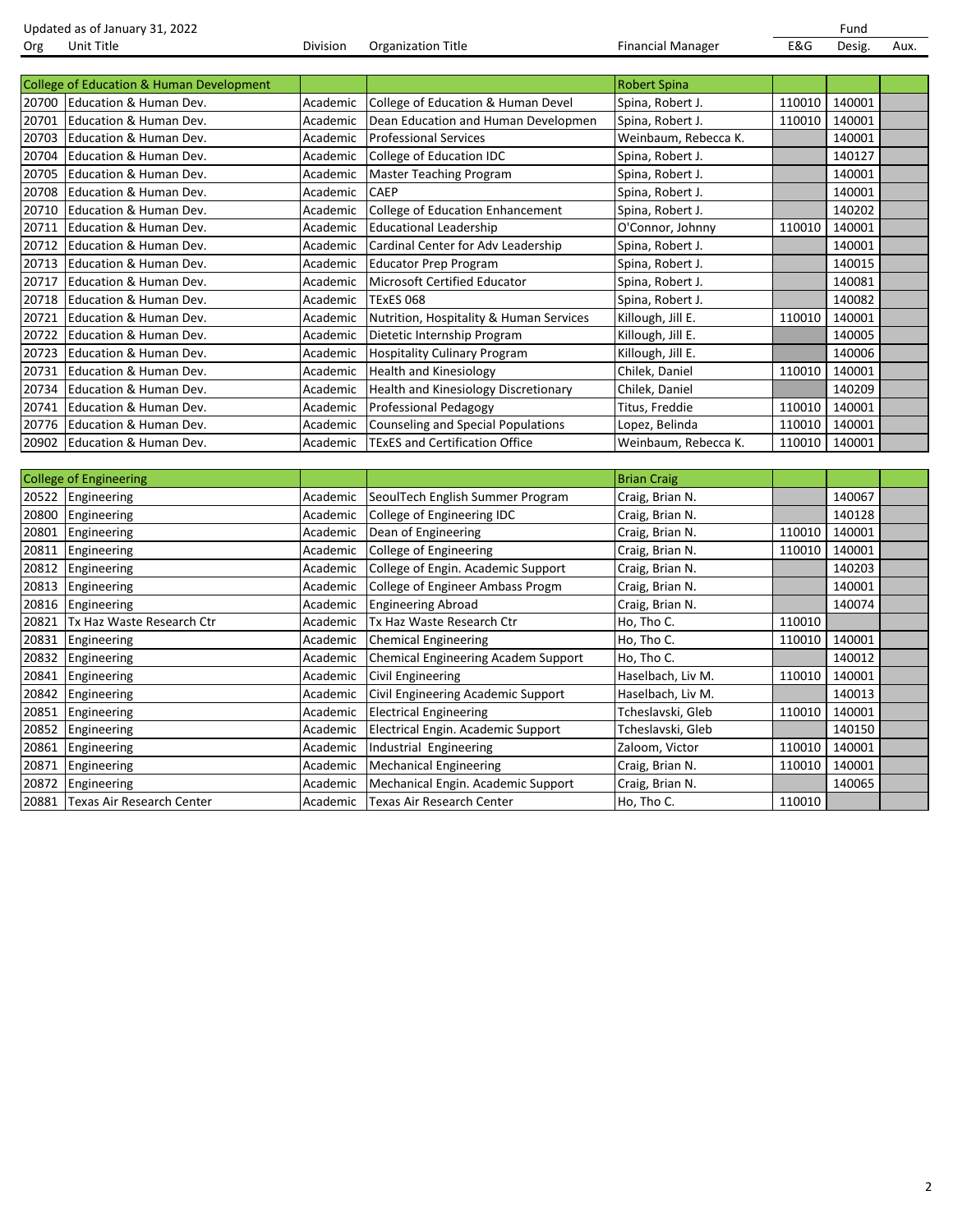|       | Updated as of January 31, 2022       |                 |                                  |                           |        | Fund   |        |
|-------|--------------------------------------|-----------------|----------------------------------|---------------------------|--------|--------|--------|
| Org   | Unit Title                           | <b>Division</b> | <b>Organization Title</b>        | <b>Financial Manager</b>  | E&G    | Desig. | Aux.   |
|       |                                      |                 |                                  |                           |        |        |        |
|       | College of Fine Arts & Communication |                 |                                  | Derina Holtzhausen        |        |        |        |
|       | 21000 Fine Arts & Communication      | Academic        | College of Fine Arts and Comm    | Holtzhausen, Derina R.    | 110010 | 140001 |        |
| 21001 | Fine Arts & Communication            | Academic        | Dean of Fine Arts and Comm       | Holtzhausen, Derina R.    | 110010 | 140001 |        |
| 21002 | Fine Arts & Communication            | Academic        | College of Fine Arts Enhancement | Holtzhausen, Derina R.    |        | 140205 |        |
| 21011 | Fine Arts & Communication            | Academic        | Art                              | Meeks, Donna M.           | 110010 | 140001 |        |
| 21013 | Fine Arts & Communication            | Academic        | Dishman Art Museum               | Kiel, Dennis M.           | 110010 |        |        |
| 21021 | Fine Arts & Communication            | Academic        | Communication                    | Tindall, Natalie Tiana J. | 110010 | 140001 |        |
| 21022 | Fine Arts & Communication            | Academic        | <b>KVLU Radio</b>                | Balentine, Byron          |        | 140001 |        |
| 21031 | Fine Arts & Communication            | Academic        | Deaf Studies and Deaf Education  | Clark, Mary D.            | 110010 | 140001 |        |
| 21032 | Fine Arts & Communication            | Academic        | Speech and Hearing Services      |                           | 110010 | 140001 |        |
| 21033 | Fine Arts & Communication            | Academic        | <b>Hearing Aids</b>              |                           |        | 140039 |        |
| 21037 | Fine Arts & Communication            | Academic        | Deaf Studies RIP                 | Clark, Mary D.            |        | 140207 |        |
| 21041 | Fine Arts & Communication            | Academic        | <b>Music</b>                     | Shook, Brian A.           | 110010 | 140001 |        |
| 21042 | Fine Arts & Communication            | Academic        | <b>Theatre and Dance</b>         | Wright, Christopher G.    | 110010 | 140001 | 160001 |
| 41006 | Fine Arts & Communication            | Academic        | <b>Band</b>                      | Shook, Brian A.           |        |        | 160001 |
| 41009 | Fine Arts & Communication            | Academic        | Choir                            | Shook, Brian A.           |        |        | 160001 |
| 41010 | Fine Arts & Communication            | Academic        | Drama                            | Wright, Christopher G.    |        |        | 160001 |
| 41013 | Fine Arts & Communication            | Academic        | Pep Band                         | Shook, Brian A.           |        |        | 160001 |
| 41017 | Fine Arts & Communication            | Academic        | Jazz Band                        | Shook, Brian A.           |        |        | 160001 |
| 41018 | Fine Arts & Communication            | Academic        | Opera                            | Shook, Brian A.           |        |        | 160001 |
| 41019 | Fine Arts & Communication            | Academic        | Orchestra                        | Shook, Brian A.           |        |        | 160001 |
| 41023 | Fine Arts & Communication            | Academic        | <b>University Press</b>          | Coughlan, Andrew H.       |        |        | 160001 |
| 41030 | Fine Arts & Communication            | Academic        | <b>Marching Band</b>             | Shook, Brian A.           |        |        | 160001 |
|       | 41035   Fine Arts & Communication    | Academic        | Music Summer Clinic              | Shook, Brian A.           |        |        | 160016 |

|       | <b>Academic Affairs</b>   |          |                                      | <b>Brenda Nichols</b>   |        |        |        |
|-------|---------------------------|----------|--------------------------------------|-------------------------|--------|--------|--------|
| 17002 | <b>Academic Affairs</b>   | Academic | International Student Services       | Brown, Daniel           | 110010 | 140001 |        |
| 20001 | Academic Affairs          | Academic | Provost & VP Academic Affairs        | Nichols, Brenda S.      | 110010 | 140001 |        |
| 20004 | Academic Affairs          | Academic | <b>Faculty Development Leave</b>     | Nichols, Brenda S.      |        | 140001 |        |
| 20006 | Academic Affairs          | Academic | Prov & VP for Acad Aff Contingency   | Nichols, Brenda S.      | 110010 | 140001 |        |
| 20007 | Undergraduate Research    | Academic | Undergraduate Research               | Bahrim, Cristian        |        | 140001 |        |
| 20008 | <b>Academic Affairs</b>   | Academic | Study Abroad & Student Exchange      | Brown, Daniel           | 110010 | 140001 |        |
| 20016 | Academic Affairs          | Academic | Science, Technology & Research       | Nichols, Brenda S.      | 110010 | 140001 |        |
| 20023 | Academic Affairs          | Academic | <b>Research Start-Ups</b>            | Nichols, Brenda S.      |        | 140001 |        |
| 20061 | Academic Affairs          | Academic | Center for History and Culture       | Nichols, Brenda S.      |        | 140001 |        |
| 20063 | Academic Affairs          | Academic | Center for Educational Innovation    | Nichols, Brenda S.      |        | 140001 |        |
| 20101 | <b>Academic Affairs</b>   | Academic | Senior Associate Provost             | Brown, Daniel           | 110010 | 140001 |        |
| 20102 | <b>Academic Affairs</b>   | Academic | <b>Faculty Senate</b>                |                         |        | 140001 |        |
| 20116 | Academic Affairs          | Academic | Price Auditorium                     | Nichols, Brenda S.      |        | 140115 |        |
| 20141 | <b>TALH-Honors</b>        | Academic | Texas Academy Leadership in Humanity | Thibodeaux, Tilisia     | 110010 | 140001 |        |
| 20161 | Planning & Assessment     | Academic | Planning and Assessment              | Hefner-Babb, Theresa S. | 110010 | 140001 |        |
| 20192 | <b>Distance Education</b> | Academic | LEAP                                 | Nichols, Brenda S.      |        | 140001 |        |
| 20199 | <b>Distance Education</b> | Academic | <b>Distance Education</b>            | Nichols, Brenda S.      |        | 140027 |        |
| 20303 | Planning & Assessment     | Academic | <b>Quality Enhancement Program</b>   | Hefner-Babb, Theresa S. | 110010 | 140001 |        |
| 20402 | <b>Academic Affairs</b>   | Academic | Center of Study Abroad               | Brown, Daniel           |        | 140029 |        |
| 20702 | Distance Education        | Academic | <b>Higher Education Partnership</b>  | Nichols, Brenda S.      |        | 140001 |        |
| 21202 | Academic Affairs          | Academic | <b>DSDE Abroad</b>                   | Brown, Daniel           |        | 140072 |        |
| 21210 | <b>Academic Affairs</b>   | Academic | Social Sciences Abroad               | Brown, Daniel           |        | 140072 |        |
| 21217 | <b>Academic Affairs</b>   | Academic | <b>Business Spain Abroad</b>         | Brown, Daniel           |        | 140072 |        |
| 21220 | Academic Affairs          | Academic | SPHS South America Abroad            | Brown, Daniel           |        | 140072 |        |
| 21221 | <b>Academic Affairs</b>   | Academic | Media and Culture Abroad             | Brown, Daniel           |        | 140072 |        |
| 21301 | <b>TALH-Honors</b>        | Academic | Honors Program                       | Thibodeaux, Tilisia     | 110010 | 140001 |        |
| 21402 | <b>Academic Affairs</b>   | Academic | Mc Nair IDC                          | Brown, Daniel           |        | 140132 |        |
| 21411 | Academic Affairs          | Academic | Center Teaching & Learning Enhancem  |                         | 110010 | 140001 |        |
| 41003 | <b>Academic Affairs</b>   | Academic | International Student Council        | Brown, Daniel           |        |        | 160001 |
|       | 41022 Academic Affairs    | Academic | Academic Lecture Series              | Brown, Daniel           |        |        | 160001 |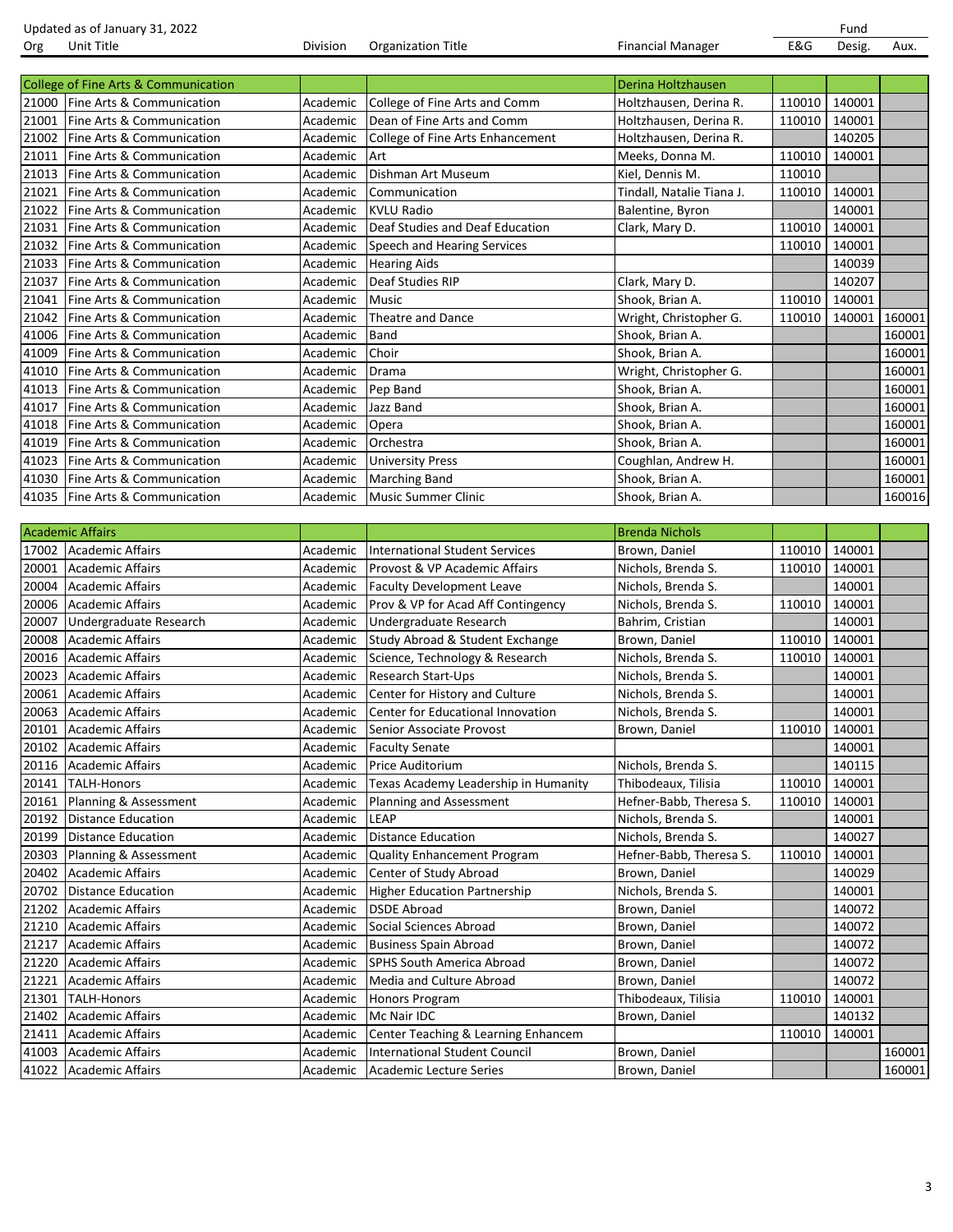|                   | Updated as of January 31, 2022 |               |                                     |                          |        | Fund          |        |
|-------------------|--------------------------------|---------------|-------------------------------------|--------------------------|--------|---------------|--------|
| Org               | Unit Title                     | Division      | Organization Title                  | <b>Financial Manager</b> | E&G    | Desig.        | Aux.   |
|                   |                                |               |                                     |                          |        |               |        |
|                   | <b>Financial Services</b>      |               |                                     | Jamie Larson             |        |               |        |
| 30008             | <b>Financial Services</b>      | Finance & Ops | Institutional Reserve & Contingency | Larson, Jamie S.         |        | 140001        |        |
| 30013             | <b>Financial Services</b>      | Finance & Ops | SB500 Hurricane Harvey              | Larson, Jamie S.         | 120015 |               |        |
| 30017             | <b>Financial Services</b>      | Finance & Ops | <b>Tropical Storm Recovery</b>      | Larson, Jamie S.         | 110010 |               |        |
| 30102             | <b>Financial Services</b>      | Finance & Ops | <b>Payment Services</b>             | Larson, Jamie S.         | 110010 |               |        |
| 30110             | <b>Financial Services</b>      | Finance & Ops | <b>Financial Services</b>           | Larson, Jamie S.         |        | 110010 140001 |        |
| 30111             | <b>Financial Services</b>      | Finance & Ops | Reporting, Compliance & Post Award  | Larson, Jamie S.         |        | 110010 140001 |        |
| 30112             | <b>Financial Services</b>      | Finance & Ops | University Insurance                | Larson, Jamie S.         |        | 140001        |        |
| 30114             | <b>Financial Services</b>      | Finance & Ops | <b>Employee Education Plans</b>     | Larson, Jamie S.         |        | 140001        |        |
| 30115             | <b>Financial Services</b>      | Finance & Ops | <b>TSUS Office Support</b>          |                          |        | 140001        |        |
| 30131             | <b>Financial Services</b>      | Finance & Ops | <b>Student Business Services</b>    | Larson, Jamie S.         |        | 110010 140001 |        |
| 30132             | <b>Financial Services</b>      | Finance & Ops | Cashiering                          | Larson, Jamie S.         | 110010 |               |        |
| 30138             | <b>Financial Services</b>      | Finance & Ops | <b>SORM</b>                         | Larson, Jamie S.         | 110010 |               |        |
| 30139             | <b>Financial Services</b>      | Finance & Ops | University IDC                      | Larson, Jamie S.         |        | 140025        |        |
| 30151             | <b>Financial Services</b>      | Finance & Ops | Pavroll                             | Larson, Jamie S.         | 110010 |               |        |
| 30161             | <b>Financial Services</b>      | Finance & Ops | <b>Procurement Services</b>         | Larson, Jamie S.         |        | 110010 140001 |        |
| 30172             | <b>Financial Services</b>      | Finance & Ops | Graduate Setaside                   | Larson, Jamie S.         |        | 140033        |        |
| 30173             | <b>Financial Services</b>      | Finance & Ops | Under Graduate Setaside             | Larson, Jamie S.         |        | 140032        |        |
| 30174             | <b>Financial Services</b>      | Finance & Ops | <b>TPeg Scholarships</b>            | Larson, Jamie S.         |        | 140008        |        |
| 30190             | <b>Financial Services</b>      | Finance & Ops | <b>Designated Tutiton Transfers</b> |                          |        | 140001        |        |
| 30209             | <b>Financial Services</b>      | Finance & Ops | <b>Master Lease</b>                 |                          | 110010 |               |        |
| 30500             | <b>Financial Services</b>      | Finance & Ops | <b>HB1 General Appropriations</b>   |                          | 110010 |               |        |
| 30502             | <b>Financial Services</b>      | Finance & Ops | <b>HEF</b>                          |                          | 110012 |               |        |
| 30503             | <b>Financial Services</b>      | Finance & Ops | <b>State Transfers</b>              |                          | 110010 |               |        |
| 30505             | <b>Financial Services</b>      | Finance & Ops | <b>Benefit Retirees Ins</b>         | Larson, Jamie S.         |        | 110010 140001 |        |
| 30508             | <b>Financial Services</b>      | Finance & Ops | <b>HEF Transfers</b>                |                          | 110012 |               |        |
| 30510             | <b>Financial Services</b>      | Finance & Ops | Tuition                             |                          | 110010 |               |        |
| 30511             | <b>Financial Services</b>      | Finance & Ops | Lab Fee                             |                          |        |               |        |
| 30512             | <b>Financial Services</b>      | Finance & Ops | Transcripts                         |                          |        |               |        |
| 30514             | <b>Financial Services</b>      | Finance & Ops | <b>Interest Revenue</b>             |                          |        |               |        |
| 30516             | <b>Financial Services</b>      | Finance & Ops | Miscellaneous Income                |                          |        |               |        |
| 30518             | <b>Financial Services</b>      | Finance & Ops | <b>Tuition Service Fee</b>          |                          |        |               |        |
| 30521             | <b>Financial Services</b>      | Finance & Ops | <b>Returned Check Fee</b>           |                          |        |               |        |
|                   | 30524 Financial Services       | Finance & Ops | <b>Miscellaneous Student Fees</b>   |                          | 110010 |               |        |
|                   | 30550 Financial Services       | Finance & Ops | <b>Tuition Transfers of Tpeg</b>    |                          | 110010 |               |        |
| 30901             | <b>Financial Services</b>      | Finance & Ops | Tuition Revenue Bond Debt Service   |                          |        | 110010 140001 |        |
| 34000             | <b>Financial Services</b>      | Finance & Ops | State Work Study                    |                          | 120002 |               |        |
| 43005             | <b>Financial Services</b>      | Finance & Ops | Debt Service Dining Hall            |                          |        |               | 160006 |
| 47013             | <b>Financial Services</b>      | Finance & Ops | <b>Food Services Transfers</b>      | Wagner, Robert           |        |               | 160006 |
| 47021             | <b>Financial Services</b>      | Finance & Ops | Barnes and Noble Bookstore          |                          |        |               | 160004 |
|                   |                                |               |                                     |                          |        |               |        |
| <b>Facilities</b> |                                |               |                                     | <b>David Martin</b>      |        |               |        |
|                   | 30201 Facilities               | Finance & Ops | Associate VP Facilities Management  | Martin, David            |        | 140001        |        |
| 30204             | Facilities                     | Finance & Ops | <b>Building Maintenance</b>         | Martin, David            |        | 140001        |        |
| 30205             | <b>Facilities</b>              | Finance & Ops | Utilities                           | Martin, David            | 110010 |               |        |
| 30211             | <b>Facilities</b>              | Finance & Ops | <b>Fleet Maintenance</b>            | Martin, David            |        | 140001        |        |
|                   | 30216 Facilities               | Finance & Ops | Strategic - Facilities Maintenance  | Martin, David            |        | 140001        |        |
|                   | 30231 Facilities               | Finance & Ops | <b>Custodial Services</b>           | Martin, David            |        | 140001        |        |
|                   | 30241 Facilities               | Finance & Ops | <b>Grounds Maintenance</b>          | Martin, David            |        | 140001        |        |

 Facilities Finance & Ops Grounds Maintenance Martin, David 140001 Finance & Ops Energy Management Martin, David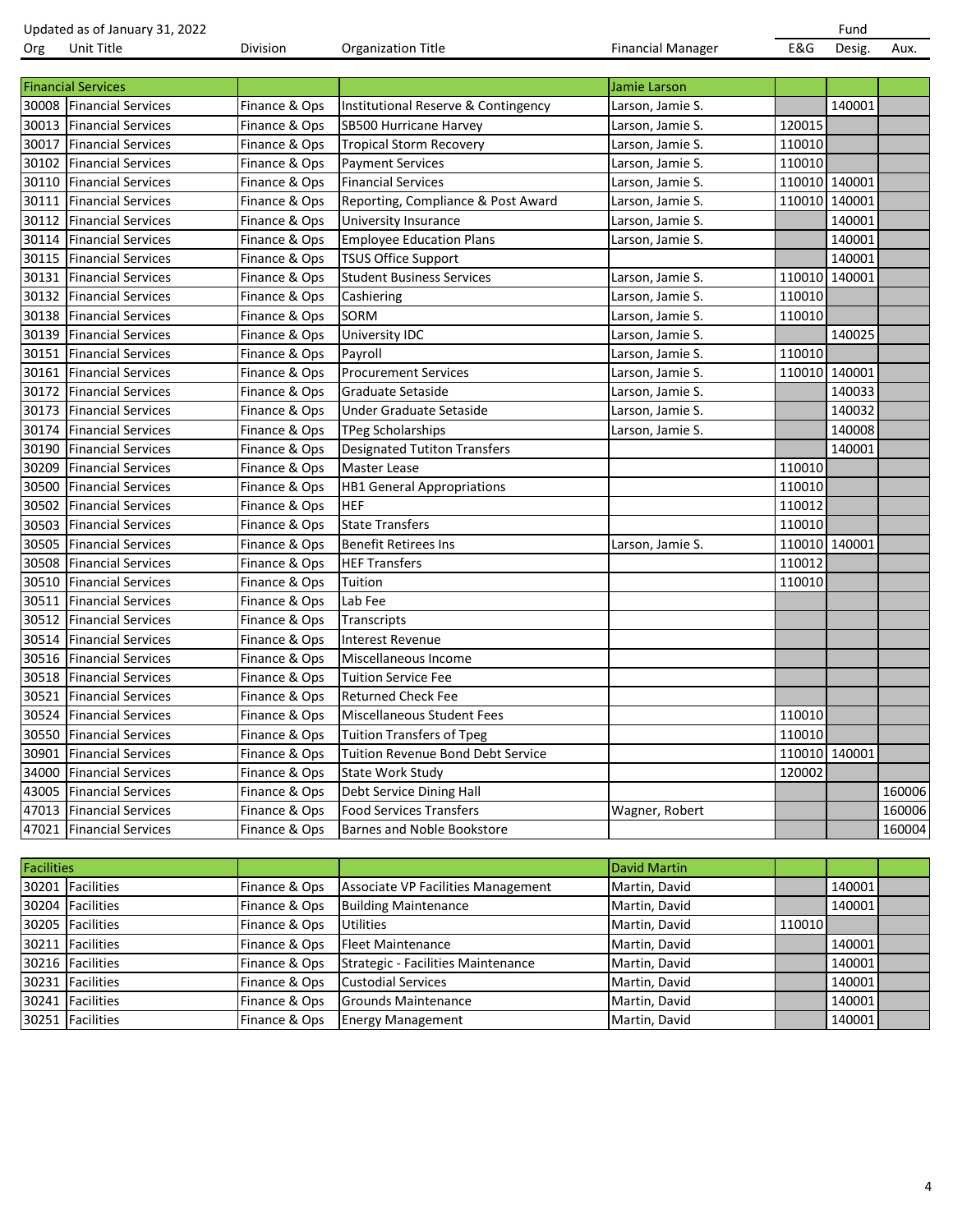|       | Updated as of January 31, 2022  |               |                                        |                          |               | Fund                 |        |
|-------|---------------------------------|---------------|----------------------------------------|--------------------------|---------------|----------------------|--------|
| Org   | Unit Title                      | Division      | <b>Organization Title</b>              | <b>Financial Manager</b> | E&G           | Desig.               | Aux.   |
|       |                                 |               |                                        |                          |               |                      |        |
|       | <b>Campus Operations</b>        |               |                                        | <b>Robert Wagner</b>     |               |                      |        |
| 20005 | <b>Campus Operations</b>        | Finance & Ops | <b>Environmental Sustainability</b>    | Flosi, Alicen B.         |               | 140001               |        |
| 30101 | <b>Campus Operations</b>        | Finance & Ops | <b>Campus Operations</b>               | Wagner, Robert           |               | 110010 140001        |        |
| 30105 | <b>Campus Operations</b>        | Finance & Ops | <b>University Vending</b>              | Wagner, Robert           |               |                      | 160043 |
| 30141 | <b>Campus Operations</b>        | Finance & Ops | <b>Contract Administration</b>         | Wagner, Robert           | 110010 140001 |                      |        |
| 30162 | <b>Campus Operations</b>        | Finance & Ops | Logistical Support                     | Wagner, Robert           | 110010 140001 |                      |        |
| 30235 | <b>Campus Operations</b>        | Finance & Ops | <b>Special Events</b>                  | Wagner, Robert           |               |                      | 161038 |
| 30501 | <b>Campus Operations</b>        | Finance & Ops | <b>Risk Management</b>                 | Wagner, Robert           | 110010 140001 |                      |        |
| 30601 | <b>Campus Operations</b>        | Finance & Ops | Parking                                | Wagner, Robert           |               |                      | 160009 |
| 30619 | <b>Campus Operations</b>        | Finance & Ops | Parking Lot Maintenance                | Wagner, Robert           |               |                      | 160009 |
| 30841 | <b>Campus Operations</b>        | Finance & Ops | Post Office Operations                 | Wagner, Robert           |               | 140001               |        |
| 42011 | <b>Campus Operations</b>        | Finance & Ops | Montagne Center                        | Wagner, Robert           |               |                      | 160040 |
| 45006 | <b>Campus Operations</b>        | Finance & Ops | Student ID                             | Wagner, Robert           |               |                      | 160011 |
| 47012 | <b>Campus Operations</b>        | Finance & Ops | <b>Food Services</b>                   | Wagner, Robert           |               |                      | 160006 |
| 50051 | <b>Campus Operations</b>        | Finance & Ops | <b>Event Management</b>                | Wagner, Robert           |               | 140001               |        |
|       |                                 |               |                                        |                          |               |                      |        |
|       | <b>Finance &amp; Operations</b> |               |                                        | <b>Jeremy Alltop</b>     |               |                      |        |
|       | 20079 Finance & Operations      | Finance & Ops | Strategic Initiative - Instruction     | Alltop, Jeremy           | 110010 140001 |                      |        |
| 20080 | Finance & Operations            | Finance & Ops | Strategic Initiative - Acad Support    | Alltop, Jeremy           | 110010 140001 |                      |        |
| 20606 | <b>CICE</b>                     | Finance & Ops | Lamar CICE                             | Crizer, Daucy            |               | 140085               |        |
| 20803 | Midstream                       | Finance & Ops | Center for Midstream Management        | Kalb, Thomas             | 110010 140001 |                      |        |
| 20853 | Midstream                       | Finance & Ops | Midstream Management Workshops         | Kalb, Thomas             |               | 140034               |        |
| 20864 | Port Management                 | Finance & Ops | Center-Advances in Study of Port Mgmt  | Stromberg, Rolf E.       | 110010        |                      |        |
| 20865 | Port Management                 | Finance & Ops | Port Management Workshops              | Stromberg, Rolf E.       |               | 140086               |        |
| 30001 | Finance & Operations            | Finance & Ops | VP for Finance and Operations          | Alltop, Jeremy           |               | 110010 140001        |        |
| 30005 | Finance & Operations            | Finance & Ops | <b>VPFO Contingency</b>                | Alltop, Jeremy           |               | 110010 140001        |        |
| 30016 | Finance & Operations            | Finance & Ops | <b>Institutional Royalties</b>         | Alltop, Jeremy           |               | 140088               |        |
| 30018 | Finance & Operations            | Finance & Ops | Strategic Initiative - Institutional   | Alltop, Jeremy           | 110010 140001 |                      |        |
| 30113 | Finance & Operations            | Finance & Ops | University Contingency                 | Alltop, Jeremy           |               | 140100               |        |
| 30118 | Finance & Operations            | Finance & Ops | Disaster Recovery Fund                 | Alltop, Jeremy           |               | 140900               |        |
| 30121 | Finance & Operations            | Finance & Ops | <b>Budget and Analysis</b>             | Rodriguez, Kenneth       | 110010        |                      |        |
| 30159 | Finance & Operations            | Finance & Ops | <b>University Reserve</b>              | Alltop, Jeremy           |               | 110010 140001 160004 |        |
|       | 30203 Construction              | Finance & Ops | <b>Construction &amp; Planning</b>     | Miller, Katherine E.     |               | 140001               |        |
|       | 30311 Information Technology    | Finance & Ops | <b>IT Service Desk</b>                 | Stewart, Sean P.         |               | 140009               |        |
|       | 30341 Information Technology    | Finance & Ops | <b>IT Operations</b>                   | Stewart, Sean P.         |               | 140009               |        |
| 30351 | <b>Information Technology</b>   | Finance & Ops | IT Micro Computer Support Services     | Stewart, Sean P.         |               |                      |        |
| 30361 | <b>Information Technology</b>   | Finance & Ops | IT Client Computing & Networking       | Stewart, Sean P.         |               | 140009               |        |
| 30381 | <b>Information Technology</b>   | Finance & Ops | IT Media Services                      | Alltop, Jeremy           |               | 110010 140009        |        |
| 30401 | <b>Human Resources</b>          | Finance & Ops | Human Resources                        | Sanchez, Tony            | 110010 140001 |                      |        |
| 30403 | <b>Human Resources</b>          | Finance & Ops | <b>Campus Consolidated HR Services</b> | Sanchez, Tony            |               | 140001               |        |
| 31001 | <b>Center for Resiliency</b>    | Finance & Ops | Center for Resiliency                  | Hasselbach, Liv          | 110010        |                      |        |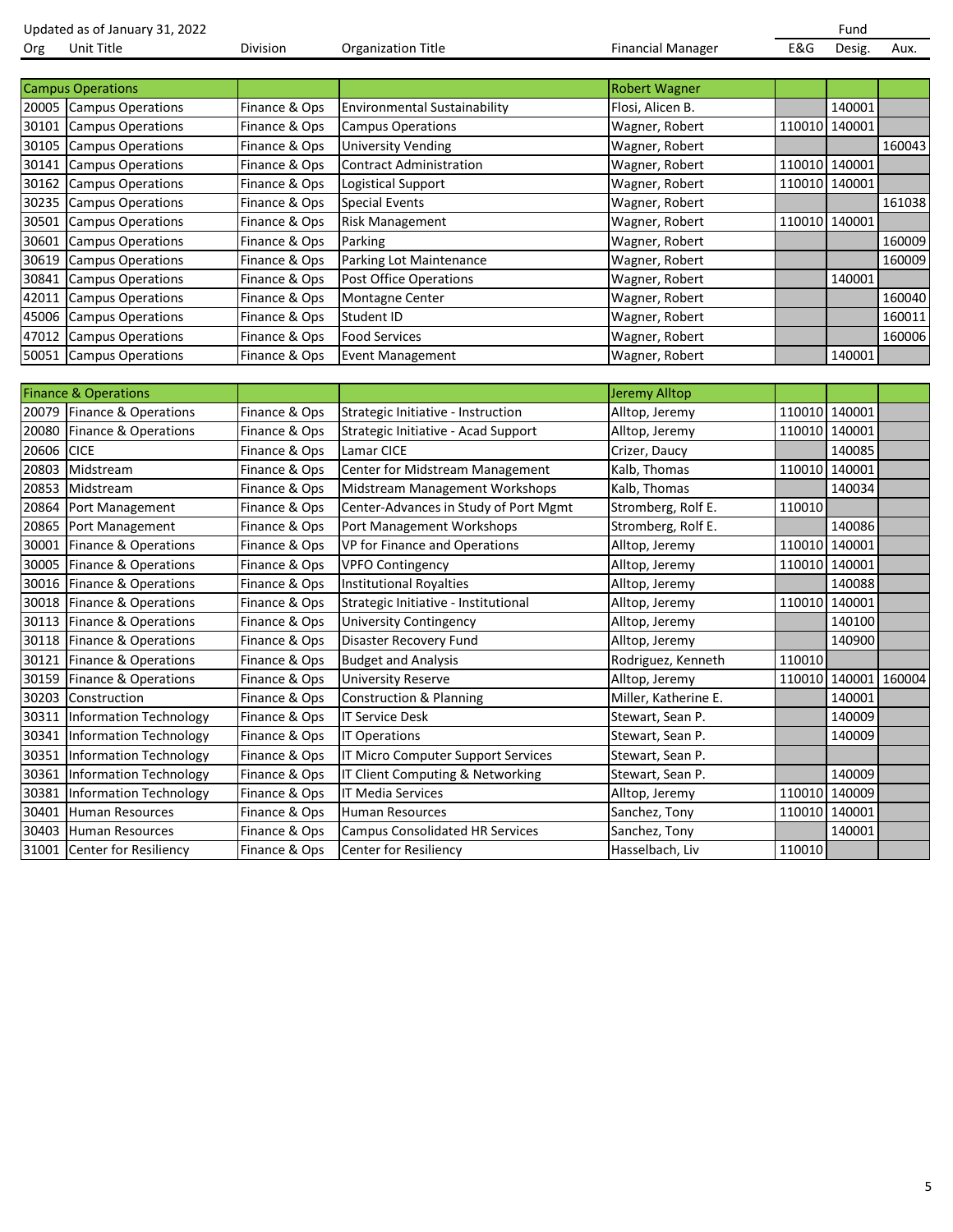Updated as of January 31, 2022<br>
Org Unit Title **Fund**<br>
Org Unit Title **Face Constant Division** Organization Title **Fund** Financial Manager **Face Constant Constant Constant** Org Unit Title **EXG** Division Organization Title **Financial Manager** E&G Desig. Aux.

| Advancement |                   |                                         | <b>Jaun Zabala</b> |         |  |
|-------------|-------------------|-----------------------------------------|--------------------|---------|--|
|             | 50001 Advancement | <b>President</b> University Advancement | Zabala, Juan J.    | 140001  |  |
|             | 50021 Advancement | <b>President Advancement Support</b>    | Zabala, Juan J.    | 1400231 |  |
|             | 50031 Advancement | <b>IPresident</b> Alumni Affairs        | Zabala, Juan J.    | 140018  |  |
|             | 50041 Advancement | President Development (DL5000)          | Zabala, Juan J.    |         |  |

|       | <b>Information Mgmt/Library</b> |           |                                      | <b>Arne Almquist</b> |               |  |
|-------|---------------------------------|-----------|--------------------------------------|----------------------|---------------|--|
|       | 20131 Information Management    | President | VP Info Mgmt & Decision Support      | Almquist, Arne       | 110010 140001 |  |
|       | 21101 Library                   | Academic  | <b>Library Services</b>              | Almquist, Arne       | 140010        |  |
|       | 21102 Library                   | Academic  | Library Charges and Fines            | Nichols, Brenda      | 140010        |  |
|       | 21103 Library                   | Academic  | Library Acquisitions                 | Almquist, Arne       | 140010        |  |
| 30301 | Information Management          | President | Information Management               | Almquist, Arne       | 140009        |  |
| 30321 | <b>Information Management</b>   | President | <b>Enterprise Applications</b>       | Almquist, Arne       | 110010 140009 |  |
|       | 30371 Information Management    | President | Data Security                        | Almquist, Arne       | 110010 140009 |  |
|       | 30391 Information Management    | President | IT Project Plan Management & Assessm | Almquist, Arne       | 110010 140009 |  |
|       |                                 |           |                                      |                      |               |  |
|       | <b>Office of the President</b>  |           |                                      | Jaime Taylor         |               |  |

| <b>Office of the President</b> |                            |           |                            | <b>Uaime Taylor</b> |                      |  |
|--------------------------------|----------------------------|-----------|----------------------------|---------------------|----------------------|--|
| 10101                          | . Office of President      | President | <b>Office of President</b> | Taylor, Jaime       | 110010 140001 160030 |  |
| 10103                          | <b>Office of President</b> | President | <b>Staff Senate</b>        | Taylor, Jaime       | 140001               |  |

|       | <b>Global Diversity &amp; Intcl Affairs</b> |           |                                     | Norman Bellard     |               |        |
|-------|---------------------------------------------|-----------|-------------------------------------|--------------------|---------------|--------|
|       | 10108 Global Diversity                      | President | <b>Global Diversity Enhancement</b> | Bellard, Norman    | 140001        |        |
| 10110 | <b>Global Diversity</b>                     | President | <b>Community Relations</b>          | Bellard, Norman J. | 140001        |        |
| 10112 | <b>Global Diversity</b>                     | President | Women and Philanthropy              | Bellard, Norman J. | 140083        |        |
| 17000 | <b>Global Diversity</b>                     | President | VP of Global Diversity & Intcl Aff  | Bellard, Norman    | 140001        |        |
| 17001 | <b>Global Diversity</b>                     | President | Diversity & Intercultural Affairs   | Bellard, Norman    | 110010 140001 |        |
| 17003 | <b>Global Diversity</b>                     | President | Men of Excellence                   | Bellard, Norman    | 140001        |        |
| 17005 | <b>Global Diversity</b>                     | President | <b>UNIDAD Scholars Program</b>      | Bellard, Norman    | 140001        |        |
| 21230 | <b>Global Diversity</b>                     | President | International Training for Students | Bellard, Norman    | 140075        |        |
| 41067 | <b>Global Diversity</b>                     | President | Global Diversity & Inclusion Prog   | Bellard, Norman    |               | 160001 |

|       | <b>Enrollment Mgmt &amp; Marketing</b> |           |                                         | <b>Katrina Brent</b> |               |               |  |
|-------|----------------------------------------|-----------|-----------------------------------------|----------------------|---------------|---------------|--|
| 17006 | <b>Enrollment Mgmt &amp; Marketing</b> | President | Veteran's Affairs                       | Brent, Katrina       | 110010        |               |  |
| 20010 | <b>Enrollment Mgmt &amp; Marketing</b> | President | Scholarships                            | Brent, Katrina       |               | 110010 140001 |  |
| 20012 | <b>Enrollment Mgmt &amp; Marketing</b> | President | Office of Scholarships & Fin. Aid       | Brent, Katrina       |               | 140001        |  |
| 20017 | Enrollment Mgmt & Marketing            | President | International Student Recruitment       | Brent, Katrina       |               | 140001        |  |
| 20111 | <b>Enrollment Mgmt &amp; Marketing</b> | President | <b>Enrollment Services</b>              | Brent, Katrina       | 110010 140001 |               |  |
| 20112 | <b>Enrollment Mgmt &amp; Marketing</b> | President | Cheer/Dance Scholarships                | Brent, Katrina       |               | 140001        |  |
| 20114 | <b>Enrollment Mgmt &amp; Marketing</b> | President | <b>Area Recruiting</b>                  | Mayer, Deidra        | 110010        | 140001        |  |
| 20151 | <b>Enrollment Mgmt &amp; Marketing</b> | President | Registrar                               | Short, William D.    | 110010 140001 |               |  |
| 20152 | <b>Enrollment Mgmt &amp; Marketing</b> | President | Commencement                            | Short, William D.    |               | 140001        |  |
| 20155 | <b>Enrollment Mgmt &amp; Marketing</b> | President | <b>Enrollment Management</b>            | Brent, Katrina M.    |               | 110010 140001 |  |
| 20156 | <b>Enrollment Mgmt &amp; Marketing</b> | President | Undergraduate Advising Center           | Brent, Katrina M.    |               | 110010 140058 |  |
| 20158 | <b>Enrollment Mgmt &amp; Marketing</b> | President | <b>Recruitment Marketing</b>            | Brent, Katrina M.    |               | 140001        |  |
| 20174 | <b>Enrollment Mgmt &amp; Marketing</b> | President | Freshman Interest Groups (FIGS)         | Brent, Katrina M.    |               | 140001        |  |
| 20175 | <b>Enrollment Mgmt &amp; Marketing</b> | President | CAS Heroes on the Water- Veteran's Aff. | Brent, Katrina M.    |               | 140069        |  |
| 20193 | <b>Enrollment Mgmt &amp; Marketing</b> | President | <b>Retention and Student Services</b>   | Brent, Katrina M.    |               | 140001        |  |
| 20301 | <b>Enrollment Mgmt &amp; Marketing</b> | President | <b>Welcome Center</b>                   | Deland, Hanna        |               | 140001        |  |
| 20302 | <b>Enrollment Mgmt &amp; Marketing</b> | President | Center for Academic Success             | Brent, Katrina M.    | 110010        | 140058        |  |
| 20305 | Enrollment Mgmt & Marketing            | President | <b>Cardinal Lead</b>                    | Brent, Katrina M.    |               | 140001        |  |
| 21004 | <b>Enrollment Mgmt &amp; Marketing</b> | President | Music Excellence Award                  | Brent, Katrina M.    |               | 140001        |  |
| 21412 | <b>Enrollment Mgmt &amp; Marketing</b> | President | <b>Web Communications</b>               | Brent, Katrina M.    | 110010        |               |  |
| 30171 | <b>Enrollment Mgmt &amp; Marketing</b> | President | Student Financial Aid                   | Brent, Katrina M.    | 110010        | 140001        |  |
| 30616 | <b>Enrollment Mgmt &amp; Marketing</b> | President | <b>Cardinal Scholars</b>                | Brent, Katrina M.    |               | 140001        |  |
| 30617 | <b>Enrollment Mgmt &amp; Marketing</b> | President | Mirabeau Scholarships                   | Brent, Katrina M.    |               | 140001        |  |
| 30621 | <b>Enrollment Mgmt &amp; Marketing</b> | President | South Houston Recruitment Initative     | Brent, Katrina M.    |               | 140001        |  |
| 30622 | <b>Enrollment Mgmt &amp; Marketing</b> | President | Transfer Excellence Scholarship         | Brent, Katrina M.    |               | 140001        |  |
|       | 30623 Enrollment Mgmt & Marketing      | President | Legends Scholars Scholarship            | Brent, Katrina M.    |               | 140001        |  |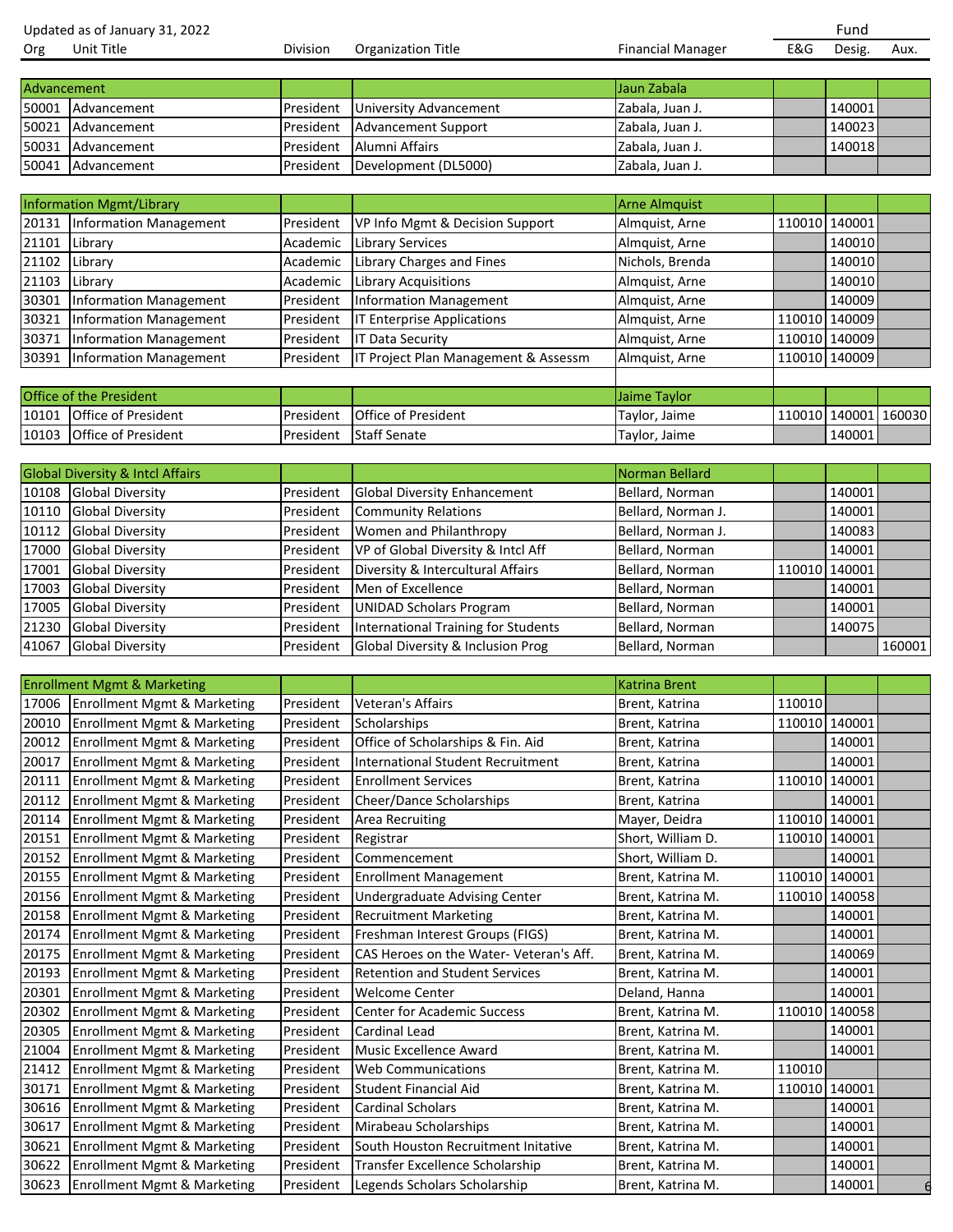| Updated as of January 31, 2022 |                                   |                 |                                     |                          | Fund |                 |      |
|--------------------------------|-----------------------------------|-----------------|-------------------------------------|--------------------------|------|-----------------|------|
| Org                            | Unit Title                        | <b>Division</b> | <b>Organization Title</b>           | <b>Financial Manager</b> | E&G  | Desig.          | Aux. |
|                                | 30624 Enrollment Mgmt & Marketing | President       | Living-Learning Community Schol     | Brent, Katrina M.        |      | 140001 <b>1</b> |      |
|                                | 30626 Enrollment Mgmt & Marketing | President       | South Park Neighborhood Scholarship | Brent, Katrina M.        |      | 140001          |      |
|                                | 30627 Enrollment Mgmt & Marketing | President       | Academic Excellence                 | Brent, Katrina M.        |      | 140001          |      |
|                                | 30630 Enrollment Mgmt & Marketing | President       | Distinguished Scholars              | Brent, Katrina M.        |      | 140001 <b>1</b> |      |
|                                | 50011 Enrollment Mgmt & Marketing | President       | Marketing & Communications          | Brent, Katrina M.        |      | 140001 <b>1</b> |      |

| <b>Athletics</b> |                  |           |                                     | <b>Marco Born</b> |         |
|------------------|------------------|-----------|-------------------------------------|-------------------|---------|
| 43001            | Athletics        | President | Debt Service Soccer                 | Born, Marco       | 161016  |
| 43002            | Athletics        | President | Debt Service Football               | Born, Marco       | 161016  |
| 60000            | Athletics        | President | <b>Athletic Fee</b>                 | Born, Marco       | 161016  |
| 60001            | <b>Athletics</b> | President | <b>Athletics Director</b>           | Born, Marco       | 161016  |
| 60003            | <b>Athletics</b> | President | <b>Athletic Business Office</b>     | Born, Marco       | 161016  |
| 60004            | <b>Athletics</b> | President | <b>Athletic Souveniers</b>          | Born, Marco       | 161006  |
| 60005            | <b>Athletics</b> | President | Athletic Corporate Sponsorship      | Born, Marco       | 161016  |
| 60006            | Athletics        | President | <b>Cardinal Club</b>                | Born, Marco       | 161016  |
| 60010            | Athletics        | President | <b>NCAA Special Assistance Fund</b> | Born, Marco       | 161024  |
| 60020            | <b>Athletics</b> | President | <b>NCAA Special Distribution</b>    | Born, Marco       | 161022  |
| 60022            | <b>Athletics</b> | President | Academic Enhancement Disc           | Born, Marco       | 161040  |
| 60023            | <b>Athletics</b> | President | <b>Hall of Honors</b>               | Born, Marco       | 161041  |
| 60024            | Athletics        | President | <b>Strength Training Disc</b>       | Born, Marco       | 161039  |
| 60025            | <b>Athletics</b> | President | <b>Strength Training</b>            | Born, Marco       | 161016  |
| 60026            | <b>Athletics</b> | President | Championships                       | Born, Marco       | 161016  |
| 60027            | <b>Athletics</b> | President | <b>Athletic Training Disc</b>       | Born, Marco       | 161042  |
| 60028            | Athletics        | President | Mens Basketball Camp                | Born, Marco       | 161043  |
| 60029            | <b>Athletics</b> | President | Athletic Video                      | Born, Marco       | 161016  |
| 60031            | <b>Athletics</b> | President | Athletic Development                | Born, Marco       | 161016  |
| 60032            | <b>Athletics</b> | President | Athletic Development Disc           | Born, Marco       | 161037  |
| 60033            | <b>Athletics</b> | President | Tennis Court Main.                  | Born, Marco       | 161023  |
| 60041            | <b>Athletics</b> | President | <b>Athletic Academics Affairs</b>   | Born, Marco       | 161016  |
| 60071            | <b>Athletics</b> | President | <b>Media Relations</b>              | Born, Marco       | 161016  |
| 60081            | <b>Athletics</b> | President | <b>Athletic Training</b>            | Born, Marco       | 161016  |
| 60082            | Athletics        | President | Southland Conference                | Born, Marco       | 161016  |
| 61000            | <b>Athletics</b> | President | <b>Athletic Fee Transfers</b>       | Born, Marco       | 161016  |
| 61011            | <b>Athletics</b> | President | <b>Mens Baseball</b>                | Born, Marco       | 161016  |
| 61012            | <b>Athletics</b> | President | <b>Mens Baseball Disc</b>           | Born, Marco       | 161001  |
| 61013            | Athletics        | President | Mens Baseball Camp                  | Born, Marco       | 161111  |
| 61014            | <b>Athletics</b> | President | <b>Mens Baseball Donations</b>      | Born, Marco       | 161003  |
| 61021            | <b>Athletics</b> | President | Mens Basketball                     | Born, Marco       | 161016  |
| 61022            | <b>Athletics</b> | President | <b>Mens Basketball Parking</b>      | Born, Marco       | 161004  |
| 61023            | <b>Athletics</b> | President | Mens Basketball Discretionary       | Born, Marco       | 161002  |
| 61024            | <b>Athletics</b> | President | Mens Basketball Camp                | Born, Marco       | 161110  |
|                  | 61027 Athletics  | President | <b>Home Game</b>                    | Born, Marco       | 161016  |
|                  | 61031 Athletics  | President | <b>Golf Mens</b>                    | Born, Marco       | 161016  |
|                  | 61032 Athletics  | President | Mens Golf Disc                      | Born, Marco       | 161017  |
|                  | 61033 Athletics  | President | Mens Golf Camp                      | Born, Marco       | 161112  |
| 61041            | <b>Athletics</b> | President | <b>Tennis Mens</b>                  | Born, Marco       | 161016  |
| 61042            | <b>Athletics</b> | President | Tennis Mens Discretionary           | Born, Marco       | 161018  |
| 61043            | <b>Athletics</b> | President | <b>Mens Tennis Camp</b>             | Born, Marco       | 161113  |
| 61051            | <b>Athletics</b> | President | <b>Track Mens</b>                   | Born, Marco       | 161016  |
| 61052            | <b>Athletics</b> | President | Mens Track Disc                     | Born, Marco       | 161019  |
| 61071            | Athletics        | President | Football                            | Born, Marco       | 161016  |
| 61072            | Athletics        | President | <b>Football Suites</b>              | Born, Marco       | 161014  |
| 61073            | <b>Athletics</b> | President | <b>Mens Football Parking</b>        | Born, Marco       | 161016  |
| 61074            | <b>Athletics</b> | President | <b>Mens Football Discretionary</b>  | Born, Marco       | 161013  |
| 61075            | <b>Athletics</b> | President | Mens Football Camp                  | Born, Marco       | 161115  |
| 65011            | <b>Athletics</b> | President | <b>Womens Basketball</b>            | Born, Marco       | 161016  |
| 65012            | Athletics        | President | Womens Basketball Discretionary     | Born, Marco       | 161010  |
| 65013            | <b>Athletics</b> | President | Womens Basketball Camp              | Born, Marco       | 161130  |
| 65021            | Athletics        | President | <b>Golf Womens</b>                  | Born, Marco       | 1610167 |
|                  |                  |           |                                     |                   |         |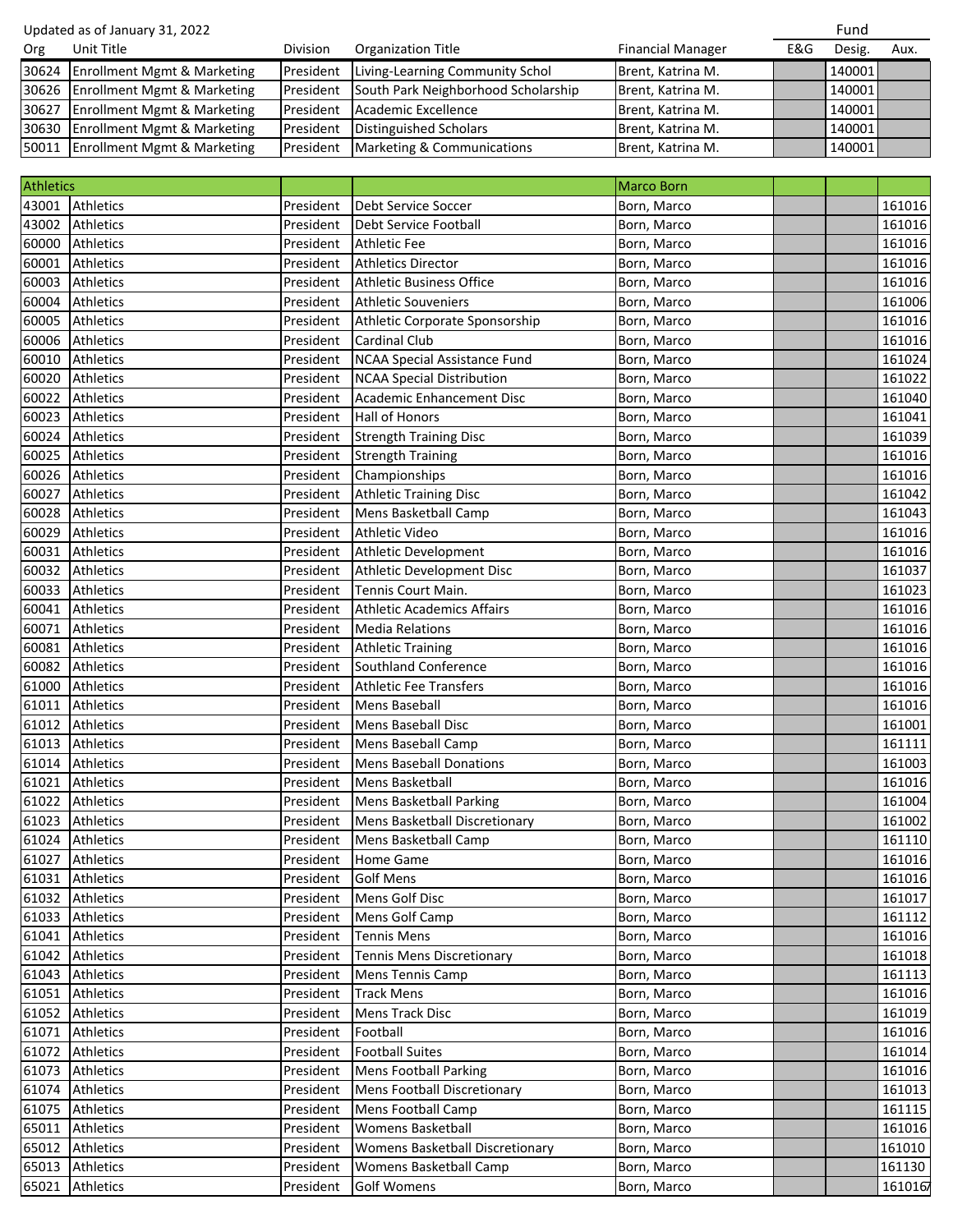Updated as of January 31, 2022 **Fund as a set of Australian Control** Control of Terms and Terms and Terms and Terms and Terms and Terms and Terms and Terms and Terms and Terms and Terms and Terms and Terms and Terms and Te Org Unit Title Division Organization Title Financial Manager E&G Desig. Aux. 65022 Athletics **President Golf Womens Discretionary** Born, Marco 161030 65031 Athletics President Tennis Womens Born, Marco 161016 65032 Athletics **President Tennis Womens Discretionary Born**, Marco 161031 161031 65033 Athletics **President Womens Tennis Camp** Born, Marco **161132** Born, Marco 161132 65042 Athletics **President Womens Track Disc.** Born, Marco **161032** Born, Marco 161032 65051 Athletics President Womens Volleyball Born, Marco 161016 65052 Athletics **President Womens Volleyball Disc** Born, Marco 161035 65053 Athletics **President Womens Volleyball Camp** Born, Marco 161134 65071 Athletics **President Womens Soccer** Born, Marco **161016** Born, Marco 161016 65073 Athletics **President Womens Soccer Disc Born, Marco 161036** and 161036 65074 Athletics President Womens Soccer Camp Born, Marco 161135 65081 Athletics **President Womens Softball** Born, Marco **161016** Born, Marco 161016 65082 Athletics **President Womens Softball Dis** Born, Marco 161034 65083 Athletics **President Womens Softball Camp** Born, Marco **1612** Born, Marco 161136 Student Engagement Vicki McNeil 10109 Student Engagement President | Homecoming Parade McNeil, Vicki L. 140001 20112 Student Engagement President Academic Housing McNeil, Vicki L. 140001 20171 Student Engagement President Disability Resource Center Gray, Shawn R. 110010 140001 20172 Student Engagement President Communication Access Services Gray, Shawn R. 140001 20332 Student Engagement President Student Support Services IDC McNeil, Vicki L. 140133 30232 Student Engagement President Custodial Services Housing Gatto, Peter 160005 30611 Student Engagement President | Police Department | Flores, Hector | 110010 | 140001 30612 Student Engagement President | Texas Academy Security | Flores, Hector | 110010 40001 Student Engagement President Vice President Student Affairs McNeil, Vicki L. 110010 140001 40011 Student Engagement President AVP Students Affairs McNeil, Vicki L. 140001 41001 Student Engagement President Student Gov Association McNeil, Vicki L. 160001 41002 Student Engagement President Orientation Van Zanden, Brandie 160001 41004 Student Engagement President Leadership Development Van Zanden, Brandie 160001 41005 Student Engagement President Student Conduct Fines McNeil, Vicki L. 160021 41011 Student Engagement President Greek Council McNeil, Vicki L. 160001 41015 Student Engagement President | Major Events May McNeil, Vicki L. 160001 41020 Student Engagement President Student Organization Cosponsor McNeil, Vicki L. 160001 41025 Student Engagement President Student Service Fee Reserve McNeil, Vicki L. 160001 41026 Student Engagement President Shuttle Service Flores, Hector Flores, Hector 160001 41028 Student Engagement President Student Service Fee Administration McNeil, Vicki L. 160001 41043 Student Engagement President Student Org Training/Support McNeil, Vicki L. 160001 41050 Student Engagement President Setzer Center Programs McNeil, Vicki L. 160002 41053 Student Engagement President Cardinal Welcome Week Van Zanden, Brandie 160001 41055 Student Engagement President Cardinal Village Operations (Gatto, Peter 160005) [160005] 4160005 41057 Student Engagement President Cardinal Village Security Flores, Hector 160005 41060 Student Engagement President Cheerleaders McNeil, Vicki L. 160004 41063 Student Engagement President Dance Team McNeil, Vicki L. Number 160004 41064 Student Engagement President Civic Engagement Van Zanden, Brandie 160001 41065 Student Engagement President Kemble, Gentry, and Shaw McNeil, Vicki L. 160001 41066 Student Engagement President Parents Council Van Zanden, Brandie 160001 41068 Student Engagement President Cheer Team Operations McNeil, Vicki L. 160001 41069 Student Engagement President Dance Team Operations McNeil, Vicki L. 160001 42031 Student Engagement President Recreational Sports McNeil, Vicki L. 160012 42032 Student Engagement President Recreational Sports Transfers McNeil, Vicki L. 160012 42034 Student Engagement President | Outdoor Pursuits | McNeil, Vicki L. 160012 42035 Student Engagement President |Intramurals McNeil, Vicki L. 160012 42036 Student Engagement President Aquatics McNeil, Vicki L. 160012 42037 Student Engagement President Aquatic Programs Coots, Megan Network 160042 42038 Student Engagement President Sports Club McNeil, Vicki L. Number 160012 42039 Student Engagement President Student Development McNeil, Vicki L. 160012 42040 Student Engagement President Group Fitness McNeil, Vicki L. 160012 42061 Student Engagement President Student Health Center Gray, Shawn R. 160007 42071 Student Engagement President Setzer Student Center McNeil, Vicki L. 160002